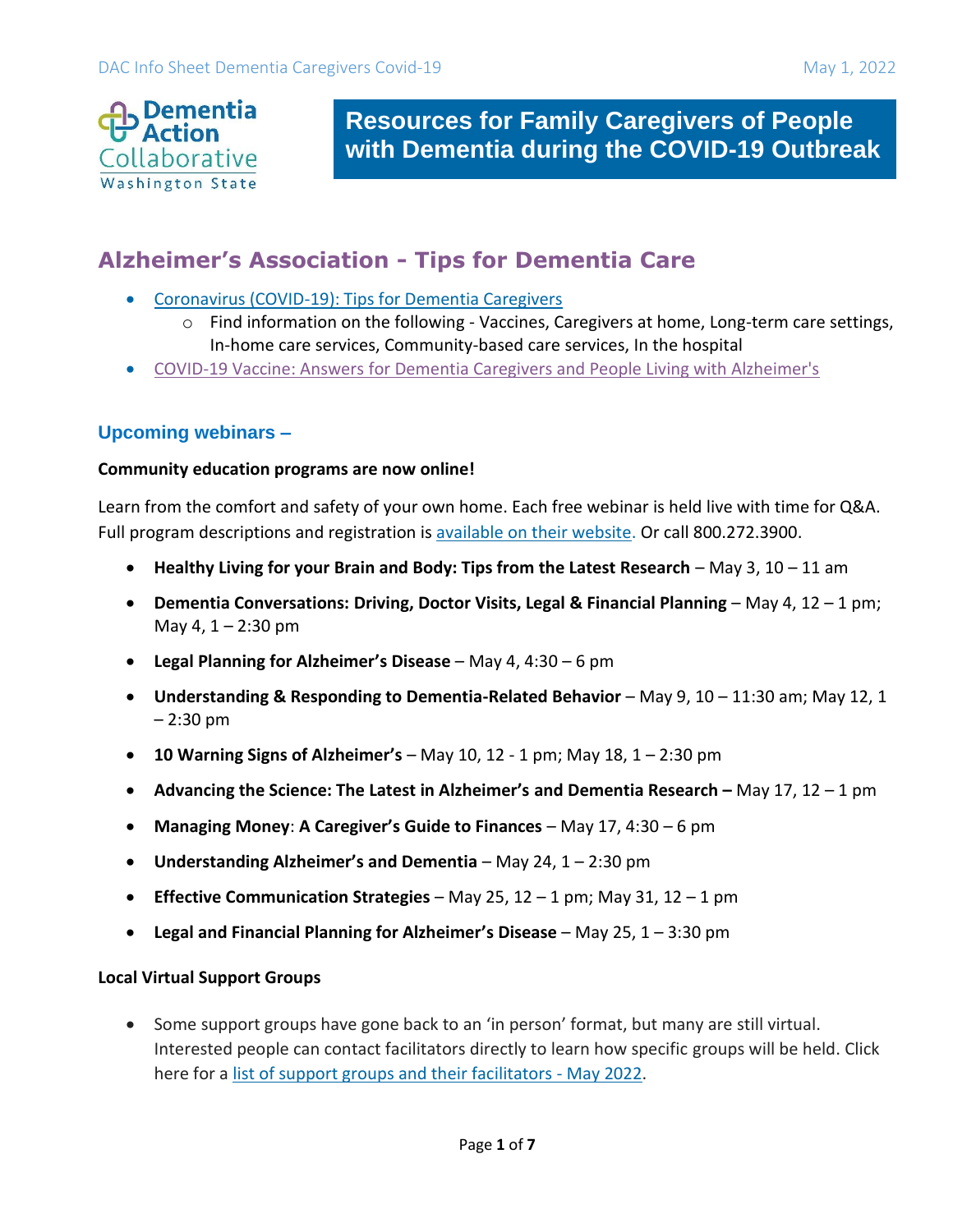#### **Southeast Washington Opportunities**

- We offer unique opportunities for social engagement funded by Southeast Washington Aging & Long-Term Care, especially for residents of Asotin, Benton, Columbia, Franklin, Garfield, Kittitas, Walla Walla and Yakima counties. For more information and updates about these programs, please contact Julie Hooley at [jmhooley@alz.org](mailto:jmhooley@alz.org) or 509.392.8571 or 509.412.2371.
	- **[Physical Fitness at Home:](https://www.alz.org/media/alzwa/documents/Fitness-Flyer-Jan-2022.pdf)** Join us for a series presented via a webinar call catering to people living with Early-Stage Memory Loss and their care partners. These sessions are 30-45 minutes long and feature three different ability levels. Pre-registration required. Call Aging and Disability Resource Center at 855.567.0252.
	- **[Weekly Connection Social Hour:](https://www.alz.org/media/alzwa/documents/Weekly-Connection-2022.pdf)** Join us for a virtual social hour for people in early-stage memory loss and their loved ones. Make new friends and connect with others. A smart phone, tablet, or computer/laptop with a microphone and speakers is required. Weekly on Wednesdays at 10 am. To register call Julie Hooley 509.412.2371.
	- **[Staying Connected](https://www.alz.org/media/alzwa/documents/Staying-Connected-2022.pdf)**: A health promotion and social support program that consists of four weekly 90-minute sessions for people living with memory loss and a companion or care partner. Sessions include a topic discussion, time for socializing and a pleasant homework assignment. The program is designed to benefit the health, mood and cognitive function of adults living with memory loss. Virtual meetings held over Zoom. Pre-registration required. Call Aging and Disability Resource Center at 855.567.0252.
	- **[Powerful Tools for Caregivers](https://www.alz.org/media/alzwa/documents/Powerful-Tools-Generic-Flyer-Jan-2022.pdf)**: A free six-week educational series for family caregivers. Join us to learn about identifying and reducing personal stress, communication types and strategies, taking care of you, making tough caregiving decisions and family meetings. Several series being held throughout the year. Virtual presentation. Registration required. Call Aging and Disability Resource Center at 855.567.0252.
	- **Star-C Program** –STAR-C is a program for family caregivers who are caring for and living with someone with dementia. Developed by the University of Washington, this six-week program has been shown to reduce depression in caregivers and decrease unwanted behaviors in the person with dementia. Originally designed to be offered in the caregiver's home, during the pandemic it is being made available virtually. For more information, call Aging and Disability Resource Center at 855.567.0252.

#### **Wellness Wednesdays**

The Alzheimer's Association and UW Memory and Brain Wellness Center are pleased to offer Wellness Wednesdays, a free weekly webinar series for people with memory loss and their families. Join online and enjoy dynamic speakers exploring topics and resources to help you thrive on your memory loss journey. Check prior recorded talks or see what's coming soon through links below. (April was not yet posted at the publication of this document).

- View [recorded talks](https://www.youtube.com/playlist?list=PLz37ARyTwATUjlPa69KvEQfb2KoyOgNkE)
- See full schedule for Wellness Wednesdays [available at the WA State Alzheimer's Association](https://alzwablog.org/wellness-wednesdays/)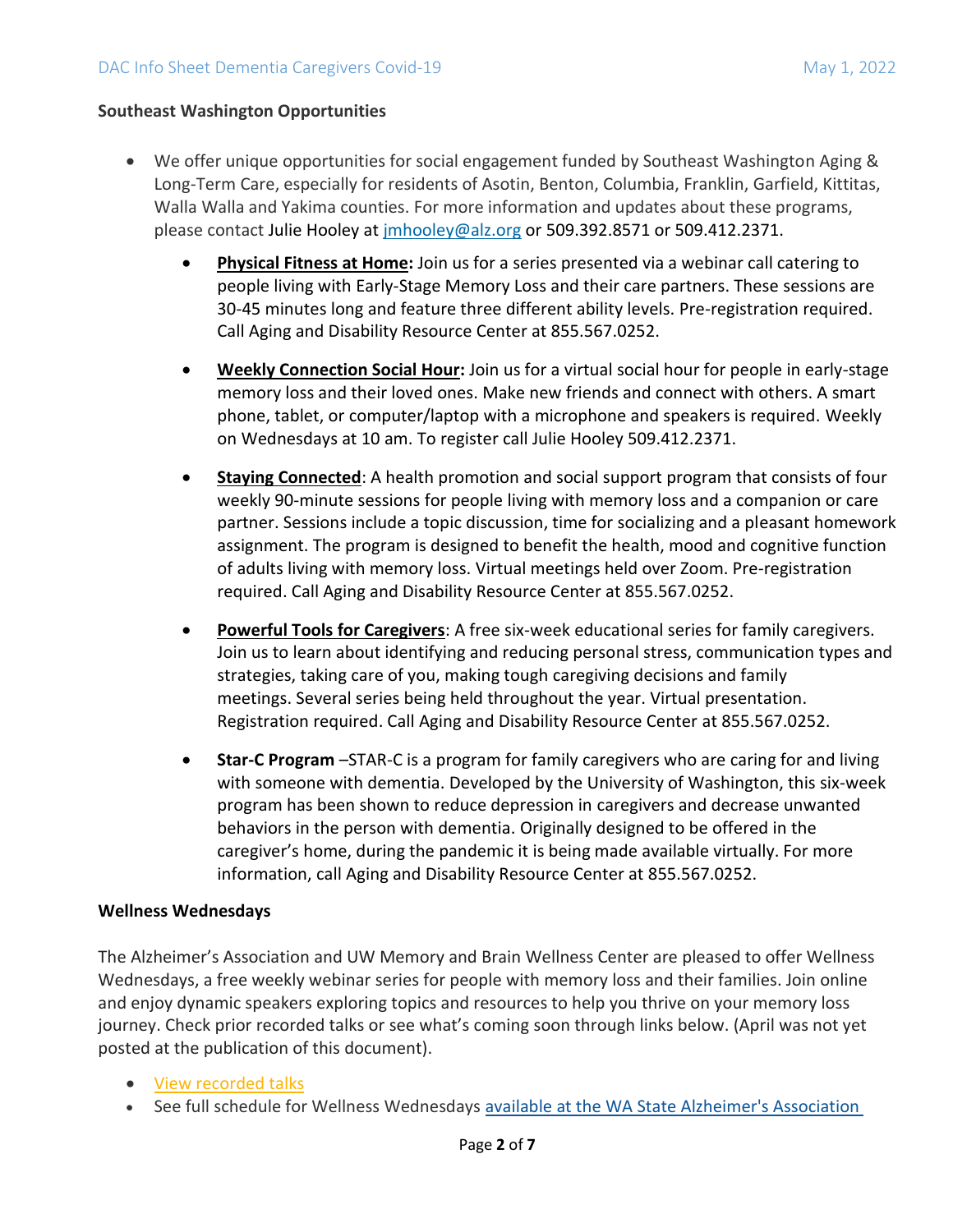#### **Washington State Chapter Website** [alzwa.org](https://urldefense.proofpoint.com/v2/url?u=http-3A__alzwa.org&d=DwMFaQ&c=4J0DyIxNDQjAR-x4NjL0NpGXBwDO_RhvZ8C7KRkAL-I&r=Hb3TRwoqy312AGKzy7eEDw&m=D7GwlBHoRC9eQzAEZfkclx5hzq1I83GsXy5gyZar4jw&s=DfUIa5eI3X73BEpKi3R11cuFyXRAkdYQkBTw87n-sxE&e=) **Alzheimer's Association, national** [alz.org](http://alz.org/)

- [Summary of current resources](https://urldefense.proofpoint.com/v2/url?u=https-3A__alzwablog.org_2020_03_19_covid-2D19-2Dresources-2Dfor-2Dyou_&d=DwMGaQ&c=4J0DyIxNDQjAR-x4NjL0NpGXBwDO_RhvZ8C7KRkAL-I&r=3V_vpbbCgaJv4ReKrVGxEfZHhToCqK-zRetFI0Btue8&m=xvntJ13ZYN9rnJTDhnyD4a4zYqd2ZYptN3L3jIADZvo&s=YXpHqxwvqJomwz3NogR0uWLvDhpluE0RKxfNRiUKSzs&e=) at AlzWA Blog: our blog post summarizes what the Alzheimer's Association is currently doing to support people in Washington state.
- [6 Ways to Help a Dementia Caregiver Through COVID-19](https://act.alz.org/site/R?i=toBTsh-wTXPjkUEMSzzj5A)
- [Self-Care Tips for Dementia Caregivers](https://act.alz.org/site/R?i=3eLky42gC6UmK7x9qTyt-Q)

The Alzheimer's Association [24/7 Helpline](https://www.alz.org/help-support/resources/helpline) is open anytime, day or night. Call **1 (800) 272-3900.**

## **UW Memory and Brain Wellness Center**

#### **Community Events & Programs**

As part of our mission to promote the well-being of persons living with memory loss and their families, the Memory & Brain Wellness Center offers a variety of community events and programs. Note that inperson events are temporarily on hold during the COVID-19 outbreak. We have adapted some of our programs to take place virtually (online, phone or video). We also offer a new menu of virtual support, education and engagement opportunities especially tailored to living well with memory loss/dementia, or caregiving, in the midst of the COVID-19 outbreak. Please see below. For more information, please contact program manager Marigrace Becker at [mbecker1@uw.edu](mailto:mbecker1@uw.edu?subject=MBWC%20Events%20Inquiry) or (206) 744-2190.

### *Virtual Support, Education & Engagement in the time of COVID-19*

#### **Virtual Coffee Chat for persons with memory loss/dementia**

Make a cup of coffee or tea and come together for an informal social time with others living with memory loss or dementia. Share how you're coping in the midst of COVID-19, and reflect on a different theme each week. Participate online or by phone, with a free application called "Zoom." Facilitated by program manager Marigrace Becker.

- Every Tuesday, 10 11 am Space is limited[; sign up](https://docs.google.com/forms/d/e/1FAIpQLSdz4ZC5TBrOHgS4UcqBPrDlvt9Ew93aa2Z0IMrzLZhsZ_l-3w/viewform?usp=sf_link) here by the day before.
- May 3, 10, 17, 24, 31

#### **Virtual Caregiver Forums**

Every Monday, 10 - 11 a.m., come together with other family caregivers to discuss caring for a loved one in this time of COVID-19. Make meaningful connections, offer mutual support, and discover strategies that work for others. Participate online or by phone, with a free application called "Zoom." Facilitated by clinic social worker Karen Clay and program manager Marigrace Becker. Join for just one session, or multiple.

- Every Monday,  $10 11$  am  $-$  Space is limited; [sign up](https://docs.google.com/forms/d/e/1FAIpQLSeCJQttKKH-x7JOU-cOQmvRhHb1ZzhiSHEWHS4VqaT7VyECvQ/viewform?usp=sf_link) by the day before.
- May 2, 9, 16, 23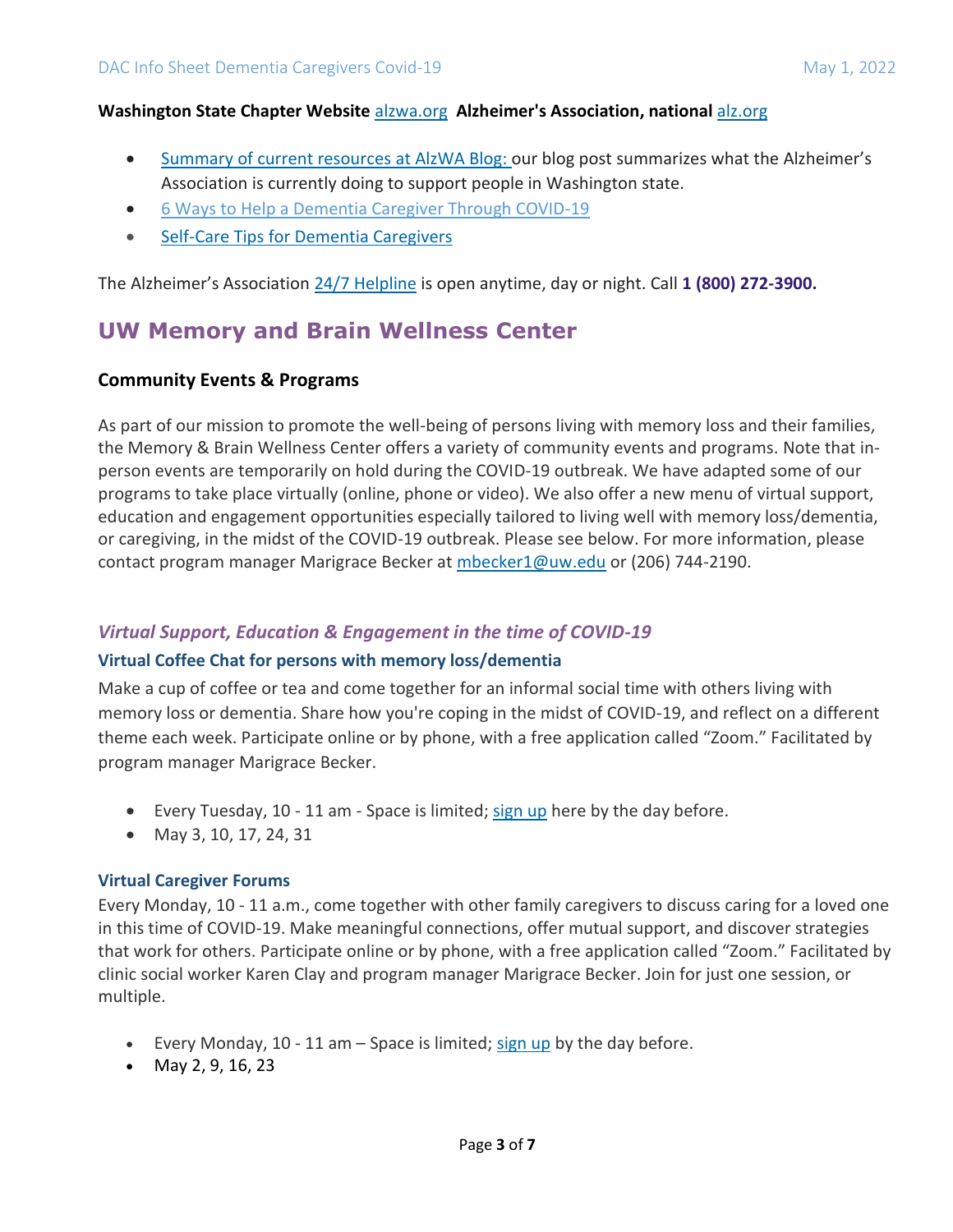#### **[Wellness Wednesdays](https://depts.washington.edu/mbwc/content/page-files/FINAL_Wellness_Wednesday_Flyer.pdf) – listed above with the Alzheimer's Association**

We will co-present, with the Alzheimer's Association, this free weekly webinar series, from 1 - 1:45 p.m. on Wednesdays. By working together, we aim to diversify the speakers and topics, and reach more people with valuable information on living well with memory loss or caregiving.

- Please register for each talk you would like to attend.
- Note that your first time registering, you will be prompted to create an account on the Alzheimer's Association website. You can use this account every time after that. After you register, you will promptly receive a confirmation email with Zoom link.

Join online and enjoy dynamic speakers exploring topics and resources to help you thrive on your memory loss journey...for more information, go [here,](https://alzwablog.org/wellness-wednesdays/) or call 1.800.272.3900.

View past Community Wellness Talks on UW YouTube channel, [here.](https://www.youtube.com/playlist?list=PLz37ARyTwATUjlPa69KvEQfb2KoyOgNkE)

#### **UW Memory & Brain Wellness Center - Community Programs**

#### **Memory Loss: A Guide to Next Steps - Offered Virtually (Online or Phone)**

Have you recently been diagnosed with mild cognitive impairment or dementia? Join us for this introductory class. Get your questions answered by an expert panel including peer mentors who share strategies for living well with memory loss, and a medical provider from the UW Memory & Brain Wellness Center.

Learn more about the resources in our handbook, Living with Memory Loss, and some helpful websites. You'll leave feeling encouraged and more confident for the road ahead. A free program; offered online or by phone via Zoom. 2 - 3:30 every 2nd Thursday of the month.

- Upcoming Sessions: May 12, June 9
- [Register](mailto:mbecker1@uw.edu?subject=Register%20for%20Memory%20Loss%3A%20Guide%20to%20Next%20Steps&body=Please%20register%20me%20for%20the%20following%20month%3A) two days in advance

### **Garden Discovery Walks - Offered Virtually (Video)**

- Virtual Garden Discovery Walks has been an online adaptation of an in-person monthly tour of a garden or park, followed by a nature inspired art craft led by Laura Rumpf, HTR, Registered Horticultural Therapist. This program is offered by Seattle Parks and Recreation & UW Memory and Brain Wellness Center, with support from Family Resource Home Care.
- Explore the 2020 2021 monthly garden walks and nature crafts [available to watch at home.](https://www.youtube.com/playlist?list=PLz37ARyTwATVvXHlL7h7R8bvzi9V5LbWl)
- Staying Active & Bringing the Outdoors Inside! Resource List: Virtual Tours, Nature Apps, Homebased Exercise, Live Streams [\(PDF\)](http://depts.washington.edu/mbwc/content/page-files/Outdoors_Inside.pdf)

## **Frye Art Museum – Frye from Home**

The Frye comes into your home with digital Creative Aging resources. Have you seen these videos?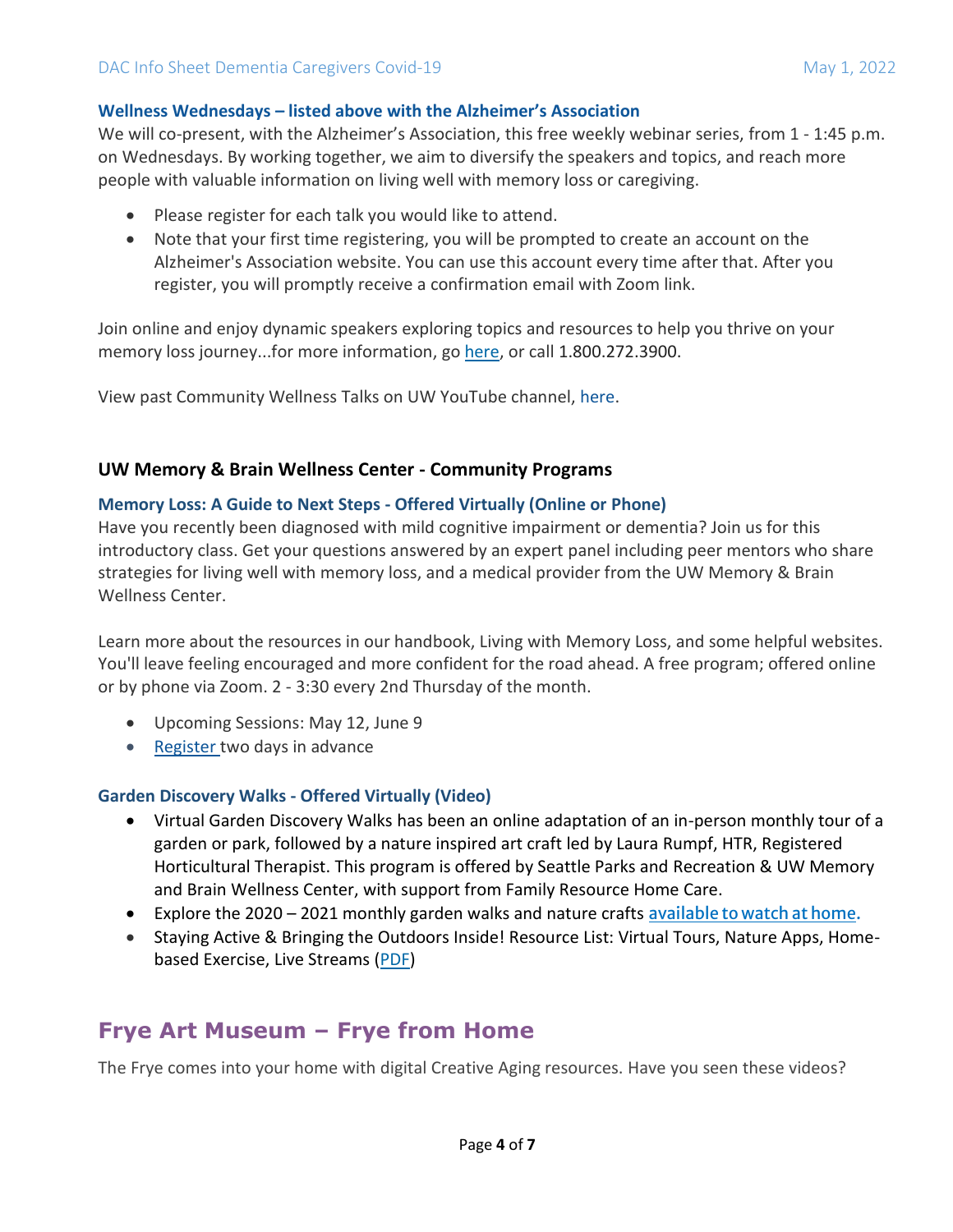- Caroline Byrd, Education Coordinator, leads **three artwork discussions** that explore the theme of "Community: In This Together" featuring compelling works by Helmi [Juvonen,](https://fryemuseum.us11.list-manage.com/track/click?u=e45609c16b056cc1f8f430945&id=64e6a3117d&e=c6818f19c0) Jane [Wong,](https://fryemuseum.us11.list-manage.com/track/click?u=e45609c16b056cc1f8f430945&id=ac1c8627b9&e=c6818f19c0) and [Cauleen](https://fryemuseum.us11.list-manage.com/track/click?u=e45609c16b056cc1f8f430945&id=b446e9c043&e=c6818f19c0) Smith, each of which was chosen to evoke responses to what community means to you.
- Enjoy a summer walk with a family member or friend to collect flowers, bark, or other organic materials for your Tracking [Down Texture](https://fryemuseum.us11.list-manage.com/track/click?u=e45609c16b056cc1f8f430945&id=bd60c43288&e=c6818f19c0) **art-making project** with teaching artist Janet Fagan.
- Join the deer and the antelope out on the range with musician Carmen Ficarra in a [singalong](https://fryemuseum.us11.list-manage.com/track/click?u=e45609c16b056cc1f8f430945&id=376fd497b9&e=c6818f19c0) of **western songs—**certain to be a rousing good time!
- While designed for adults living with dementia and their care partners, these short videos can be enjoyed by all ages. Visit the [Frye from](https://fryemuseum.us11.list-manage.com/track/click?u=e45609c16b056cc1f8f430945&id=15af5e544e&e=c6818f19c0) Home page to find more ways to engage with the Museum while our doors remain closed, and receive updates about our ongoing plans.
- The Frye Art Museum's [YouTube channel](https://gcc02.safelinks.protection.outlook.com/?url=https%3A%2F%2Fwashington.us12.list-manage.com%2Ftrack%2Fclick%3Fu%3D595acec73d7705f6fc09116d8%26id%3D3ed6c0311b%26e%3Dbad955b8f2&data=04%7C01%7Clynne.korte%40dshs.wa.gov%7C0460bed7b3d6452edac708d9245172d5%7C11d0e217264e400a8ba057dcc127d72d%7C0%7C0%7C637580755012122790%7CUnknown%7CTWFpbGZsb3d8eyJWIjoiMC4wLjAwMDAiLCJQIjoiV2luMzIiLCJBTiI6Ik1haWwiLCJXVCI6Mn0%3D%7C2000&sdata=XzU82hZc0TJAyd59osAEaHhutzm37avfxuxlqLCuS0Q%3D&reserved=0) offers arts engagement for persons with dementia and caregivers, such as new guided art discussions.

# **Other community organizations offer online activities/programs**

- "Out & About" a neighborhood walking group for people with memory loss and care partners offered by Seattle Parks and Recreation - is back! Join the group from 10:30 a.m. - 12:30 p.m. every 2nd and 4th Friday. Rotating locations/routes in Seattle. More info [here.](https://gcc02.safelinks.protection.outlook.com/?url=https%3A%2F%2Fwashington.us12.list-manage.com%2Ftrack%2Fclick%3Fu%3D595acec73d7705f6fc09116d8%26id%3D6305d63147%26e%3Dbad955b8f2&data=04%7C01%7Clynne.korte%40dshs.wa.gov%7C93efeecc0dfe46f024f108d9fb1a5b54%7C11d0e217264e400a8ba057dcc127d72d%7C0%7C0%7C637816913815743278%7CUnknown%7CTWFpbGZsb3d8eyJWIjoiMC4wLjAwMDAiLCJQIjoiV2luMzIiLCJBTiI6Ik1haWwiLCJXVCI6Mn0%3D%7C0&sdata=%2B%2FDjKjWP%2FGgVELQdqTt7ZghfA46GS7CL3Tn3xihVHRM%3D&reserved=0)
- HOPE Dementia Support a program of CDM Caregiving Services offers programs and supports online. While this organization is in Vancouver, during to pandemic programs are virtual and open to people from other areas, and available at no charge. Anyone who would like to attend just has to contact the facilitator listed for the specific day and time.
	- $\circ$  You can view their programming and other educational materials (on their YouTube Channel) at: [www.HOPEdementiasupport.org.](http://www.hopedementiasupport.org/)
	- $\circ$  Upcoming HOPE Dementia Support community education webinar  $-$
- Dementia-friendly sing-along program, "Patrick Sings," offered online every 2<sup>nd</sup> and 4<sup>th</sup> Friday of the month. More info [here.](https://gcc02.safelinks.protection.outlook.com/?url=https%3A%2F%2Fwashington.us12.list-manage.com%2Ftrack%2Fclick%3Fu%3D595acec73d7705f6fc09116d8%26id%3D528352a48e%26e%3Dbad955b8f2&data=04%7C01%7Clynne.korte%40dshs.wa.gov%7C0460bed7b3d6452edac708d9245172d5%7C11d0e217264e400a8ba057dcc127d72d%7C0%7C0%7C637580755012082977%7CUnknown%7CTWFpbGZsb3d8eyJWIjoiMC4wLjAwMDAiLCJQIjoiV2luMzIiLCJBTiI6Ik1haWwiLCJXVCI6Mn0%3D%7C2000&sdata=eIsgsqu4JgQpVPYryWbgXYu2Pmp6E6YFbC5dh1OY9D0%3D&reserved=0)
- Greenwood Senior Center continues online memory loss programs Brain Games (1st and 3rd Mondays,  $1 - 2$  pm), Art Appreciation ( $2^{nd}$  and  $4^{th}$  Thursdays,  $1 - 2$  pm, Song Circle ( $1^{st}$  and  $3^{rd}$ ) Thursdays,  $1 - 2$  pm) View or sign up for programs [here.](https://gcc02.safelinks.protection.outlook.com/?url=https%3A%2F%2Fwashington.us12.list-manage.com%2Ftrack%2Fclick%3Fu%3D595acec73d7705f6fc09116d8%26id%3D6e5716ac85%26e%3Dbad955b8f2&data=04%7C01%7Clynne.korte%40dshs.wa.gov%7C0460bed7b3d6452edac708d9245172d5%7C11d0e217264e400a8ba057dcc127d72d%7C0%7C0%7C637580755012092934%7CUnknown%7CTWFpbGZsb3d8eyJWIjoiMC4wLjAwMDAiLCJQIjoiV2luMzIiLCJBTiI6Ik1haWwiLCJXVCI6Mn0%3D%7C2000&sdata=di2BHJH2YEyPvZwLLoX6qrGBcpXhcg4FkeFD3QK5IZQ%3D&reserved=0)
- Greenwood's Gathering Place 'Online' is an early-stage memory loss program for those living with Alzheimer's, MCI or other diagnosed memory disorders that impact daily living. ( $1^{st}$  &  $3^{rd}$ Tuesdays, 1 – 4 pm; Prescreening is required - Call Carin Mack, MSW at 206.230.0166 with any questions or to make an appointment.
- Greenwood Senior Center also has several support groups for caregivers of people with dementia which are all currently online. Please check for updates and/or to sign up for these, email Carin Mack at [socialwkr@comcast.net](mailto:socialwkr@comcast.net)
	- o **Advanced Dementia Spousal Caregiver Support Group,** 3rd Wednesday of each month, 1- 3 pm
	- o **Parkinson's Spouses**, 3rd Monday of each month, 1-2:30 pm.
	- o **Early-Stage Memory Loss** (ESML), 1st Tuesday of the month, 10:30 am-noon.
	- o **ESML Caregiver Support Group**: Spouses, 3rd Tuesday of each month. 10:30 am-12 pm.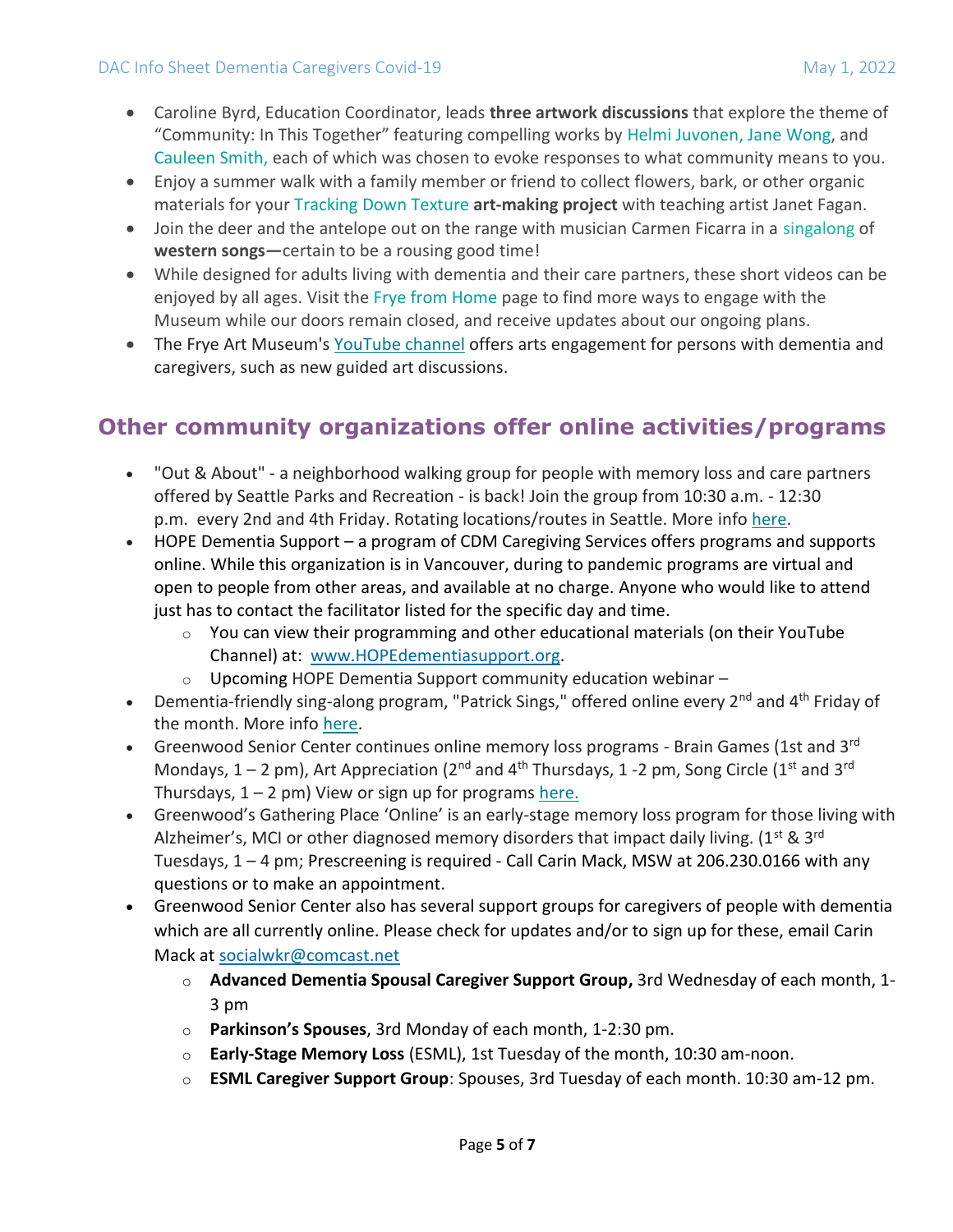- o **Mid-Stage Memory Loss Caregiver Support Group:** Spouses, 4th Tuesday of each month. 10:30 am-12 pm.
- $\circ$  All of these are free except the Gathering Place program above, which is \$20/session.
- Taproot Theatre continues with its monthly ["Z-Improv"](https://gcc02.safelinks.protection.outlook.com/?url=https%3A%2F%2Fwashington.us12.list-manage.com%2Ftrack%2Fclick%3Fu%3D595acec73d7705f6fc09116d8%26id%3De2679986be%26e%3Dbad955b8f2&data=04%7C01%7Clynne.korte%40dshs.wa.gov%7C0460bed7b3d6452edac708d9245172d5%7C11d0e217264e400a8ba057dcc127d72d%7C0%7C0%7C637580755012132757%7CUnknown%7CTWFpbGZsb3d8eyJWIjoiMC4wLjAwMDAiLCJQIjoiV2luMzIiLCJBTiI6Ik1haWwiLCJXVCI6Mn0%3D%7C2000&sdata=DPQj8MT77z5o01908%2F8FZwfIULSu1Dy0bPEgfYfmGHg%3D&reserved=0) (Zoom-based Improv) workshops for people with memory loss and care partners to enjoy the moment together.
- Lutheran Community Services Northwest introduces "Music & Memories" Music Classes for People with Dementia. The free music classes are held virtually and will run for six weeks starting Nov 30th. Open to residents of Pierce County and surrounding areas. For more information, contact [dementiaservices@lcsnw.org](mailto:dementiaservices@lcsnw.org) or 253.272.8433.

## **More Information for Family Caregivers**

- University of Pennsylvania Memory Center "[COVID-19 Stay-At-Home Survival Guide](https://washington.us12.list-manage.com/track/click?u=595acec73d7705f6fc09116d8&id=4b60e7d1be&e=1eb28ff50e)" for dementia caregivers includes resources for stress reduction, activities and a sample daily routine.
- National Caregiver Action Network offers a Caregiver Help Desk **855-227-3640** and [COVID-19 and](https://caregiveraction.org/covid-19)  [Family Caregiving](https://caregiveraction.org/covid-19) tips and information.
- Teepa Snow's Tips for Dementia Caregivers During Covid-19: Roundtables "Handwashing," "Surviving Isolation" and "Help! He's touching every surface" <https://teepasnow.com/>

# **Washington's Family Caregiver Support Program**

- Do you know about Washington's [Family Caregiver Support Program?](https://www.dshs.wa.gov/altsa/home-and-community-services/agencies-help#FCSP) Staff at local offices throughout Washington are available to help unpaid caregivers of adults who need care. They can give you practical information and advice and connect you to local resources and services.
- Find your local office at this link: Community Living Connections/Area Agency on Aging or Home [and Community Services Office](https://www.dshs.wa.gov/ALTSA/resources) OR by calling **1-855-567-0252.**

## **Memorylossinfowa.org**

- Caregivers of people living with dementia have many questions and may want guidance on steps to take, available resources for services and assistance and educational opportunities either virtually or in their areas – this and more is available at [www.memorylossinfowa.org.](http://www.memorylossinfowa.org/)
- This website is dedicated to linking you to personalized care and support options. It is part of Washington State's Community Living Connections (CLC) website and can link you to resources and services in your local area. It also offers help, guidance, information and planning tools which are particularly important if you or a loved one are facing memory loss, Alzheimer's or dementia.

# **Resources for staying active, connected and calm while at home**

- [Staying Active & Bringing the Outdoors Inside](https://washington.us12.list-manage.com/track/click?u=595acec73d7705f6fc09116d8&id=402c79414f&e=1eb28ff50e) by UW's Dr. Carolyn Parsey offers links to exercise programs, plus livestream from zoo and aquariums, and virtual tours of national parks
- YMCA [Health and Fitness videos](https://washington.us12.list-manage.com/track/click?u=595acec73d7705f6fc09116d8&id=085c178b71&e=1eb28ff50e)